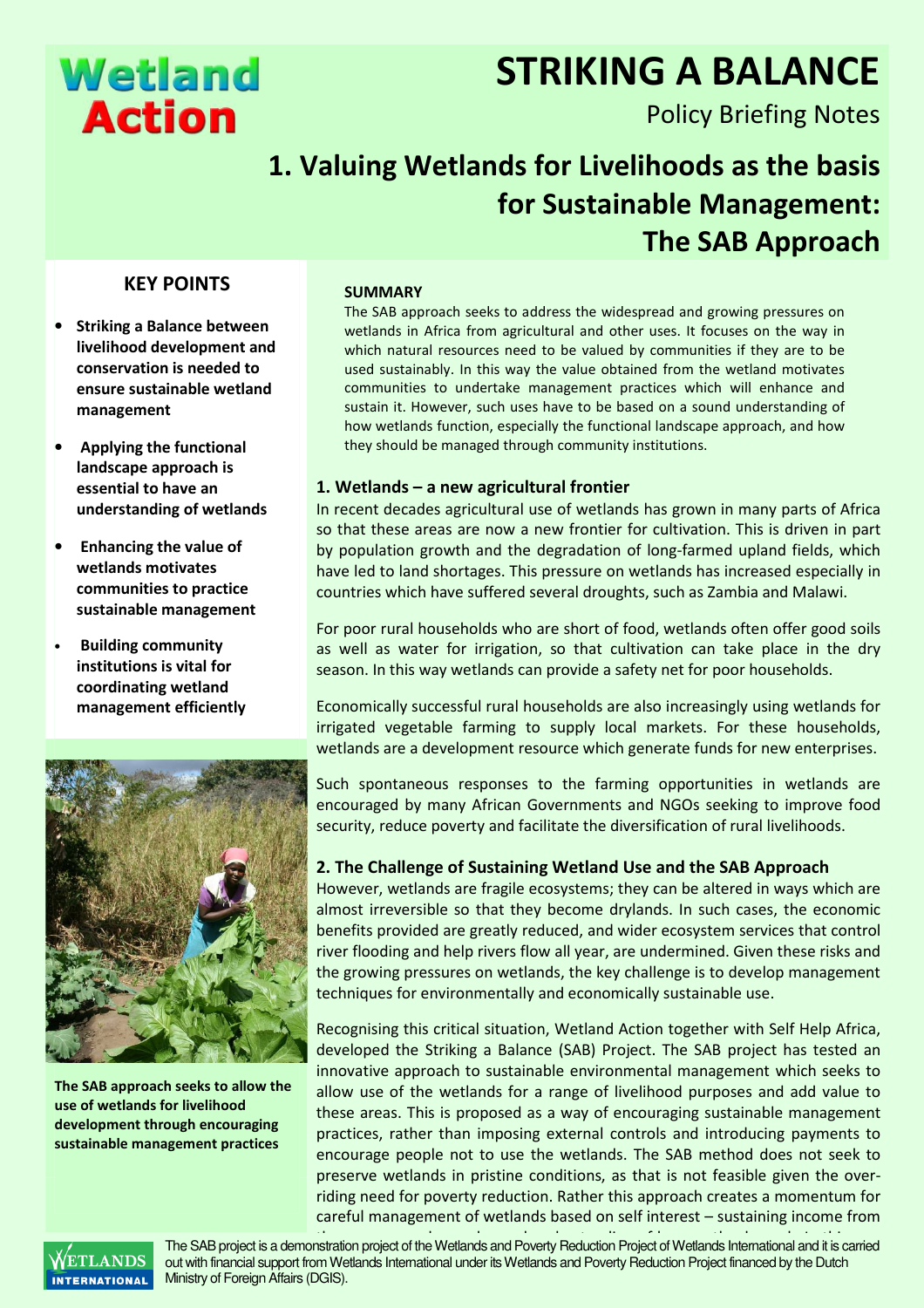#### The SAB MODEL

The SAB model has five elements:

- developing understanding and building confidence among farmers;
- formulating appropriate concepts and using them to guide action;
- applying technical measures to add value to wetlands and sustain their value;
- building institutions to strengthen wetland management;
- influencing the policies to support the farmers perspective.

these areas, and an enhanced understanding of how wetlands work. In this way a rationale is developed amongst wetland users for careful and sustainable management of these areas, with management measures and restrictions developed and applied by communities themselves.

#### Understanding the Functioning of Seasonal Wetlands

The first challenge in achieving sustainable wetland use is to understand the wetland dynamics especially water sources and threats to ecological integrity.

The SAB project has built on farmers' knowledge of the environmental processes in the wetlands and their catchments, which included a clear recognition of the links – in terms of water and sediment – between the catchments and the wetlands. The farmers identified various challenges to sustaining wetland use:

- upland deforestation and soil degradation which reduces infiltration into the catchment and its storage of water for slow release to the wetland;
- drainage, down cutting and gulley formation in the wetland which lowers the water table and reduces the storage of water in wetlands;
- specific plants, such as sugar cane and eucalyptus trees which can "drink a wetland dry", and a recent mechanical addition – the treadle pump.

#### Key Concepts

Building on discussions with farmers, four key concepts were identified which were used by the project in its work in both the Zambia and Malawi:

- functional landscapes recognizing the links between catchments and wetlands, and adjusting land use to try to replicate natural conditions;
- adding value to wetlands increasing the value of products from wetlands, so that communities are motivated to manage wetlands and their catchments sustainably;
- institutional development building Village Natural Resource Management Committees to coordinate participatory land use planning in the wetlands and catchments to maximize economic and environmental benefits; and
- Striking a Balance popularizing the idea that a balance has to be achieved between livelihood use and environmental functioning to sustain wetlands.

#### Technical Measures

Building on these concepts, a series of technical measures can be developed to increase the value from wetlands and sustain their functioning as wetlands in tandem with livelihood development.



- Wetland zoning  $-$  To control the expansion of cultivation and protect the centre of the wetland where natural vegetation will help stop erosion and gulley formation. Other areas of natural vegetation across the wetland may be retained to help reduce flood surges, control erosion and enhance infiltration. Such natural vegetation is a biodiversity reserve which provides habitat for birds and some wild animals.
- Domestic Water Wells, whether for domestic water or for irrigation, should not be in the centre of the wetland as they can become focal points for gulley formation. Ensuring the domestic water supply in the wells, which rely on the recharge of wetlands, helps increase the value which communities see in wetlands.
- Water Extraction and Treadle Pumps Use of watering cans for water extraction has limited impacts on the water table in a wetland. Treadle pumps however can have a serious impact and their use needs to be managed with community agreements.
- Wetland cultivation Risks of erosion in wetlands due to cultivation can be reduced if cropping is restricted to small plots or beds surrounded by natural vegetation.
- Crop cultivation methods Use of beds which are raised or lowered depending on the water table, can make the use of water in wetland cultivation more efficient. Plant spacing and hygiene are also important to ensure good quality crops.



Treadle pumps can have a serious impact on the wetland water table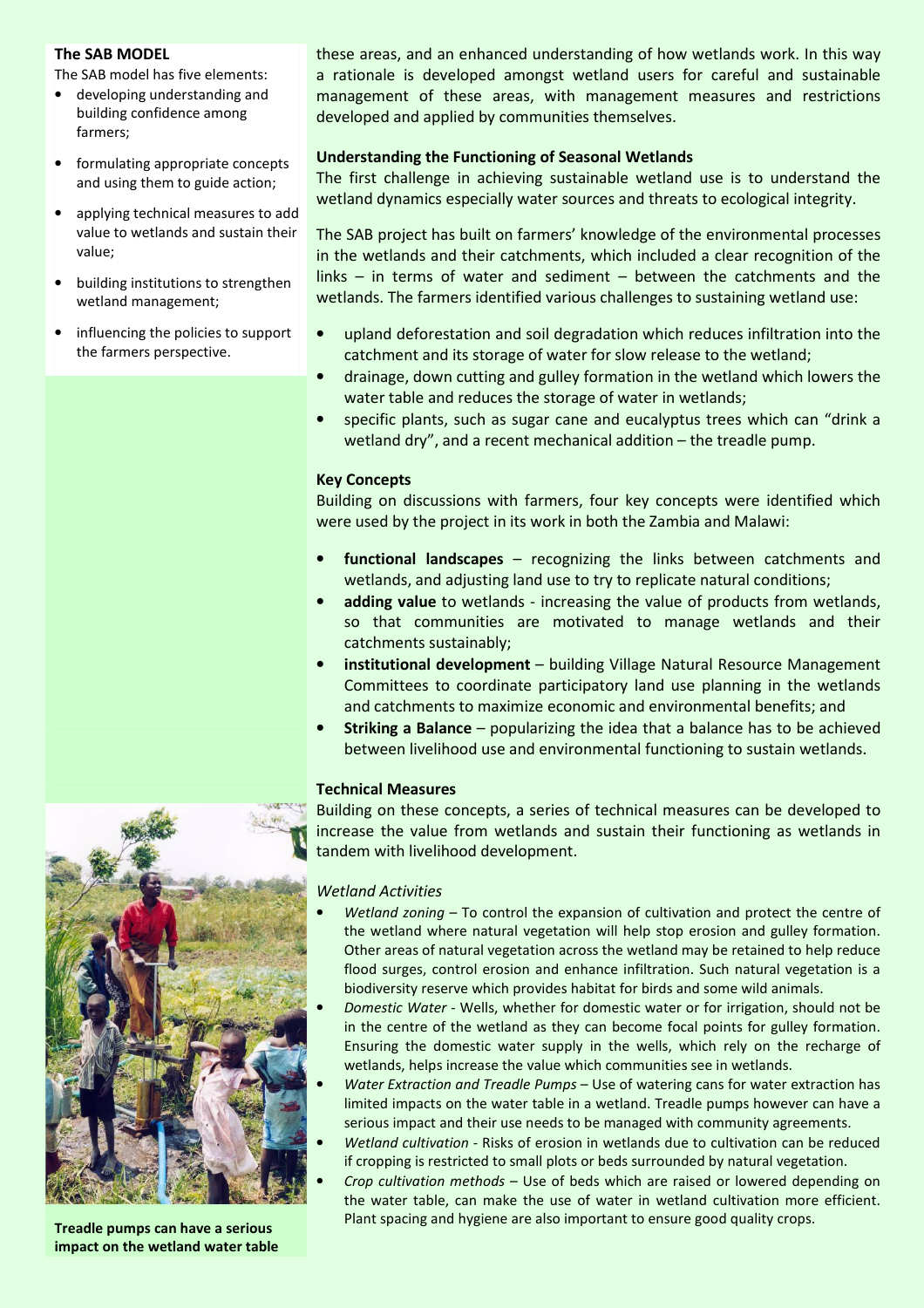#### Building Institutions to Coordinate Land Use Management

Community coordination is critical to the management of catchment and wetlands to achieve a functional landscape. Village Natural Resource Management Committees (VNRMC) are one way in which this may be achieved. Through such institutions and the plans and bylaws they develop, it is possible to ensure that the land is used wisely, balancing environmental functioning and livelihood needs (see PBN 2).



Construction of contour ridges in the uplands can reduce runoff and encourage infiltration

#### An 'enabling' policy environment

An enabling policy environment may be one in which government recognises the importance of local knowledge and locally developed institutional arrangements for wetland use, rather than seeking to prescribe the ways in which wetlands are used.



A functional wetland and catchment landscape

#### Upland Activities

- Afforestation improves the infiltration of rainfall which has positive effects on the wetland's water supply, and reduces runoff and erosion – which can create sediment deposition in wetlands.
- Contour ridges can help reduce runoff and encourage infiltration of rainfall.
- Organic compost will improve crop yields, enhance water infiltration into the soil, and also the storage of water in the soil to help crops overcome drought.
- Conservation agriculture helps improve water infiltration and soil structure
- Agro-forestry will help increase water infiltration, reduce erosion risks and improve soil fertility.
- Wetland edge buffer zone at the lower edge of the uplands, this zone of natural vegetation will help prevent sediment and runoff reaching the wetlands.

#### Influencing Policy

The SAB approach links the field with policy levels, but is realistic about the influence on policy on the ground given the limited government field staff and resources. It emphasizes the need for an enabling policy environment, rather than a regulatory one, with policy encouraging good management of wetlands.

The SAB work recognizes that there are many government agencies with interests in wetlands and that there is a need to coordinate their policies as a first step, rather than try to develop an overarching wetlands policy. SAB has also sought to improve dialogue between government and NGOs as the latter have policies which affect wetlands and so can contribute to policy discussions.

#### 3.Lessons for the Future and Scaling up

The SAB approach has shown that, despite being fragile and liable to degradation, wetlands can be used sustainably both to generate livelihood benefits and maintain environmental functions. Utilisation of wetlands does not lead to their degradation provided that the functional landscape approach is understood and applied. Indeed, the SAB approach has shown that it is possible to enhance the livelihood benefits from wetlands – and even those from the